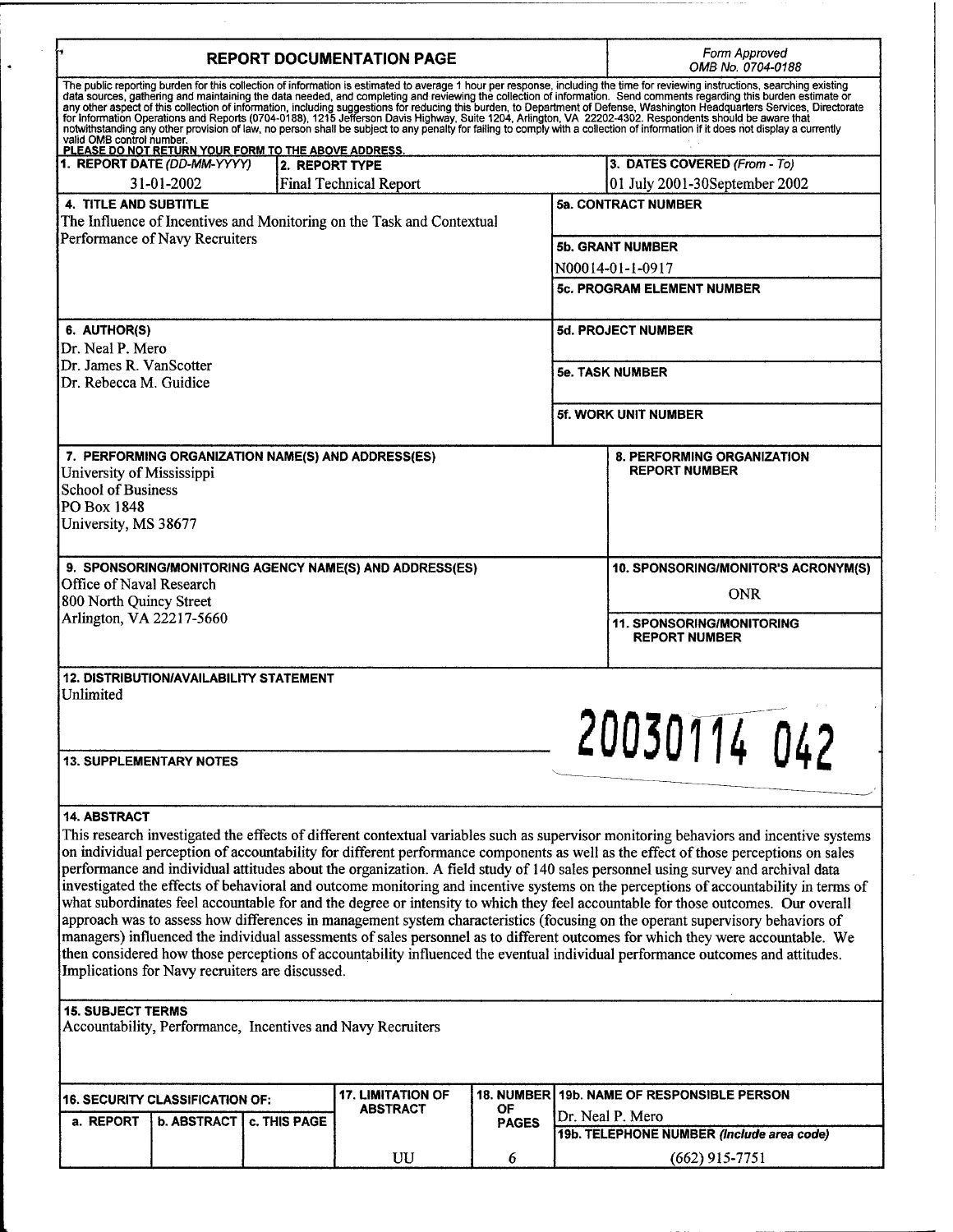## FINAL TECHNICAL REPORT

GRANT #: N00014-01-1-0917

 $\epsilon^{(1)}$ 

PRINCIPAL INVESTIGATOR: Dr. Neal P. Mero (e-mail:nmero@bus.olemiss.edu)

INSTITUTION: University of Mississippi

GRANT TITLE: The Influence of Incentives and Monitoring On the Task and Contextual Performance of Navy Recruiters

AWARD PERIOD: <sup>1</sup> July <sup>2001</sup> - <sup>30</sup> Sep <sup>2002</sup>

OBJECTIVE: To investigate the effects of different contextual variables such as supervisor monitoring behaviors and incentive systems on individual perception of accountability for different performance components as well as the effect of those perceptions on sales performance and individual attitudes about the organization.

APPROACH: A field study of 140 sales personnel using survey and archival data investigated the effects of behavioral and outcome monitoring and incentive systems on the perceptions of accountability in terms of what subordinates feel accountable for and the degree or intensity to which they feel accountable for those outcomes. Our overall approach was to assess how differences in management system characteristics (focusing on the operant supervisory behaviors of managers) influenced the individual assessments of sales personnel as to different outcomes for which they were accountable. We then considered how those perceptions of accountability influenced the eventual individual performance outcomes and attitudes. A review of the relevant literature suggests that greater accountability may be felt when the management system includes both behavioral monitoring:

- Presence of others watching (or can gather information about) the behavior/outcomes
- The outcomes are <u>identifiable</u> as a function of the individual (linked to them personally)
- Reason giving the individual knows he/she will be required provide an explanation or justification for the outcome

and outcome monitoring:

There will be some evaluation of performance (requires a standard be set and the existence of some sort of consequences)

Management system characteristics were assessed using components of the operant-based taxonomy and observational index of supervisory behavior scales (Bryant & Guman, 1996; Komaki, Zlotnick & Jensen, 1986). Sales managers (assessing their own behaviors) and regional managers assessed sales manager behavior in terms of how those behaviors impacted factors that influence individual accountability. Salepeople's perception of accountability for key organizational outcomes was assessed by combining individual members' perceptions of the extent to which those outcomes were observed by others, were identifiable to them individually, required justification and were evaluated. Performance factors were evaluated by both sales managers and regional manager ratings of performance using the sales performance scales (Behrman & Perreault, 1982), actual supervisory performance ratings and objective measures such as actual sales and achievement of honors and awards. Task and contextual performance was also assessed by both raters using scales developed by VanScotter and Motowidlo (1996).

Bryant, S.E. & Gurman, E.B. (1996). Contingent supervisory behavior: A practical predictor of performance. Group and Organization Management. 21:404-413.

Komaki, J.L., Zlotnick, S. & Jensen, M. (1986). Development of an Operant-based taxonomy and observational index of supervisory behavior. Journal of Applied Psychology, 71:260-269.

Van Scotter, J. R., & Motowidlo, S. J. (1996). Interpersonal facilitation and job dedication as separate facets of contextual performance. Journal of Applied Psychology, 81: 525-531.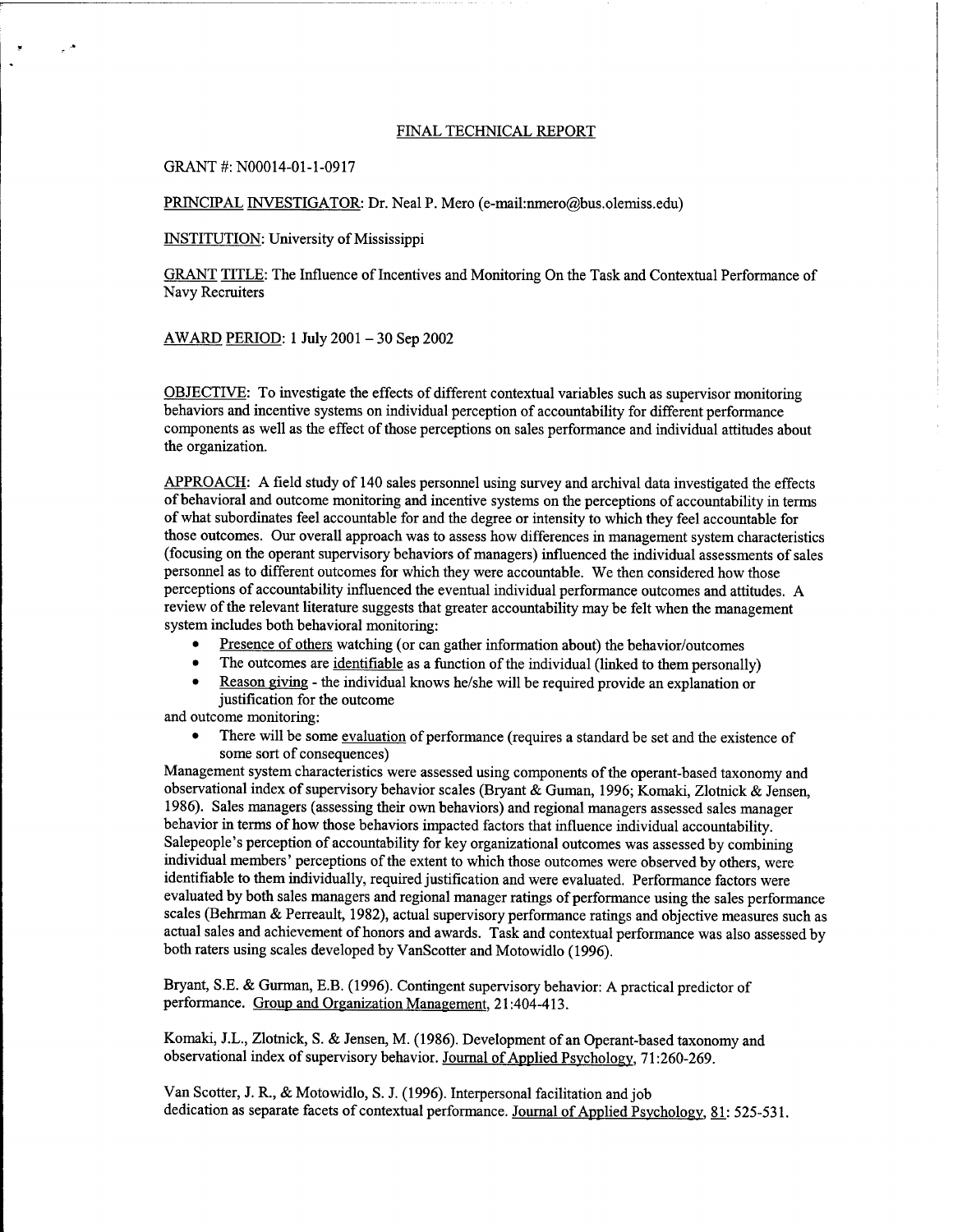ACCOMPLISHMENTS: Accomplishments throughout the award period are as follows:

- *1. Comprehensive literature search.* The principal investigator, co-investigators (Dr. James VanScotter & Dr. Rebecca Guidice), and two graduate research assistants conducted an intensive investigation ofrelevant literature in the areas of accountability, supervisory operant behavior, sales staff performance and performance assessment.
- *2. Interviews and discussions with Naval Recruiting Command staffand experienced naval recruiters.* Dr. Mero, Dr. VanScotter and Jo Ann Brown (a research assistant) met with recruiting command staff. This meeting was useful in helping researchers assess the unique challenges of managing recruiter performance when senior level supervisory staff members are typically geographically separated from individual recruiting offices. It also helped identify key components of the Navy's recruiter management plan which included numerous levels of supervision and a complex system of rewards used to identify exceptional performance at both the individual, unit and regional level. Of special interest were discussions with experienced recruiter supervisors on the influence of different components of the management system (behavioral monitoring, outcome monitoring, and incentives) on recruiter performance.
- 3. *Determination ofResearch Sample.* Researchers felt a focus on Navy recruiters was advantageous for this research because 1) recruiters usually operate in locations distant from headquarters and as a result, recruiters have less direct supervision but increased objective accountability and monitoring mechanisms in place (e.g. recruiting numerical and quality quotas). 2) Recruiters face a complex environment where they are accountable to multiple constituencies including supervisors, recruiting team members, recruits and their families. 3) Recruiters have significant discretion about in-role task performance and extra-role contextual performance behaviors in their day-to-day duties. As access to naval personnel was unavailable, a study of a typical sales staff was chosen as a reasonable substitute. Numerous organizations were contacted and an agreement was reached with a sales firm that managed an approximately 200 person sales force responsible for selling industrial grade electrical components for commercial applications. This sample provided reasonable similarities with recruiter management structure. One key difference with this sample, as with all samples considered, is that financial incentives were an important outcome. This differs in important ways from naval recruiting where incentive structures do not rely on financial incentives. While this difference limits the generalizability ofthis research to naval recruiters, it increases its generalizability to practitioner and academic research. Nonetheless, researchers believe that the conclusions discussed below provide important relevance to naval personnel management.
- 4. *Research Design and Survey Construction.* The review ofthe relevant literature developed a model as depicted in Figure <sup>1</sup> (shown below). Management system characteristics focusing on specific supervisory behaviors thought to increase sales staff's accountability (including both process and output monitoring) were theorized to influence individual perceptions of accountability for different organizational outcomes. These perceptions of accountability were thought to influence the behaviors of sales staff in terms of the direction of sales staff effort (which performance components they felt were more important). This perceived accountability should be manifested in assessments of performance on each outcome. In addition, high performance on critical performance factors was proposed to be related to both job satisfaction and organizational commitment. Procedures and surveys were developed to allow, where appropriate, assessment of key components of the model by two independent sources knowledgeable of relevant management styles and sales staff performance. Assessment of sales supervisor behaviors that are the key component of the management system were completed through selfreport surveys by individual managers as well as assessment by that manager's regional manager. Perceptions of accountability facets for different performance outcomes were based on a survey completed by individual sales staff. Assessments of outcome measures for sales performance as well as task and contextual performance were based on evaluation scales completed by both individual sales managers and respective regional managers. Assessment ofindividual attitudinal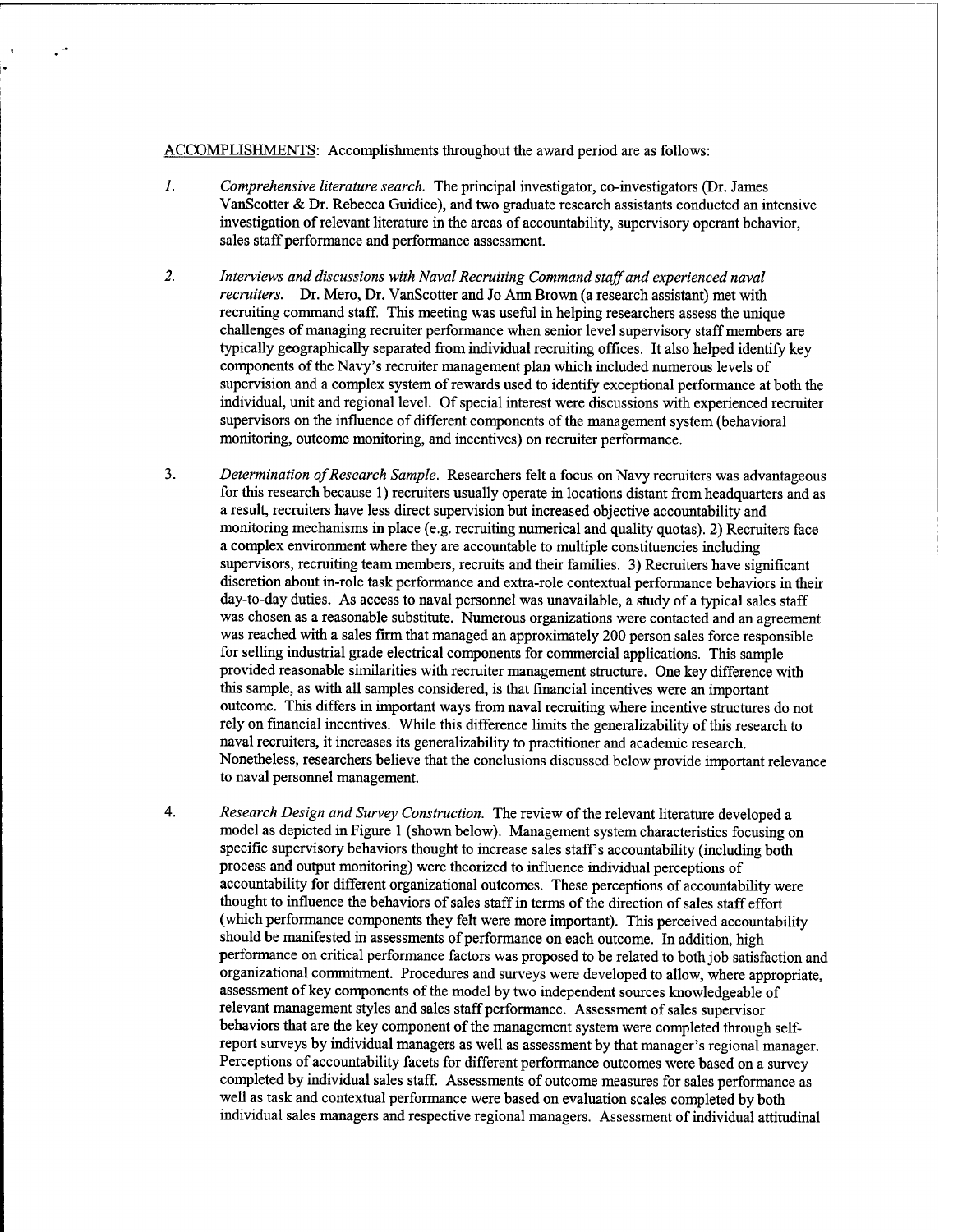outcomes such as job satisfaction and organizational commitment were based on surveys completed by individual sales staff.

 $\epsilon^{\pm}$ 

- 5. *Data collection procedures.* Dr. Mero met with the sales organization's management including all regional managers and discussed the study's purpose, survey design, and the cooperation needed. Surveys were finalized to insure they used question stems understandable to all respondents. Procedures were established for: (1) distributing surveys to sales staff, sales managers and regional managers, (2) ensuring confidentiality of all responses, (3) collecting data and ensuring that surveys completed by individual sales staff was correctly associated with data from their respective sales managers and regional managers.
- 6. *Data Collection.* We successfully collected data from 126 subjects and partial data sets were constructed for another 34 subjects. Complete data sets are those records that include individual sales staff surveys, sales manager management style surveys, regional managers' surveys about the management styles of sales managers from their region, sales staff performance ratings from both sales managers and regional managers, and archived performance information on sale staff net sales, previous performance ratings, and receipt of organizational rewards. Where records were incomplete was because of missing data due to subject failure to complete performance ratings or the lack of archived performance information such as when the sales members were new to the organizations. Efforts continue to acquire missing performance data for the former category. Results reported here are based on the 126 completed data records.
- 10. *Data Management.* A database structure for the surveys from all respondents was set up. Data were entered for all 160 subjects of our study.
- 11. *Preliminary Data Analysis.* Preliminary data analysis included scale construction, reliability analysis, and correlation analysis. Comprehensive data analysis began upon completion of data collection.
- 12. *Comprehensive Data Analysis.* Data analysis began in November of 2002 and continues up to this date. Results of initial data analysis are presented below in the CONCLUSIONS section and are depicted in Figure 1.

CONCLUSIONS: The most significant results ofthis study are the demonstrated importance of supervisory behaviors in influencing individual perceptions of the outcomes for which sales staff are accountable, as well as the complicated role individual incentives play in influencing those perceptions. As sales is a clear outcome for sales staff, it is not surprising that management system characteristics including both behavioral monitoring and output monitoring are strongly related to sales performance. One interesting finding was that in an analysis to explain the perception of accountability for sales output, monitoring behaviors (e.g. individual incentives) became nonsignificant in models that also included the effect of behavioral monitoring. This finding provides support for the conclusion that supervisory behaviors that enhance accountability can be effective in influencing individual performance of sales staff. Additionally, the relationship between supervisory management system characteristics and perceptions of accountability appear to be influenced by individual characteristics. Sale staff who were more conscientious and who had lower external locus of control reported greater perceptions of accountability. Also of interest was the negative relationship found between greater emphasis on individual incentives and perceptions of accountability for following procedures and helping colleagues. Perceptions of accountability for sales was found to be significantly related to numerous performance outcomes including sales performance, overall task performance, work effort and both attitudes of increased job satisfaction and organizational commitment. Interestingly, accountability for following procedures and controlling expenses was negatively related to overall sales performance. Other relationships are identified in Figure 1.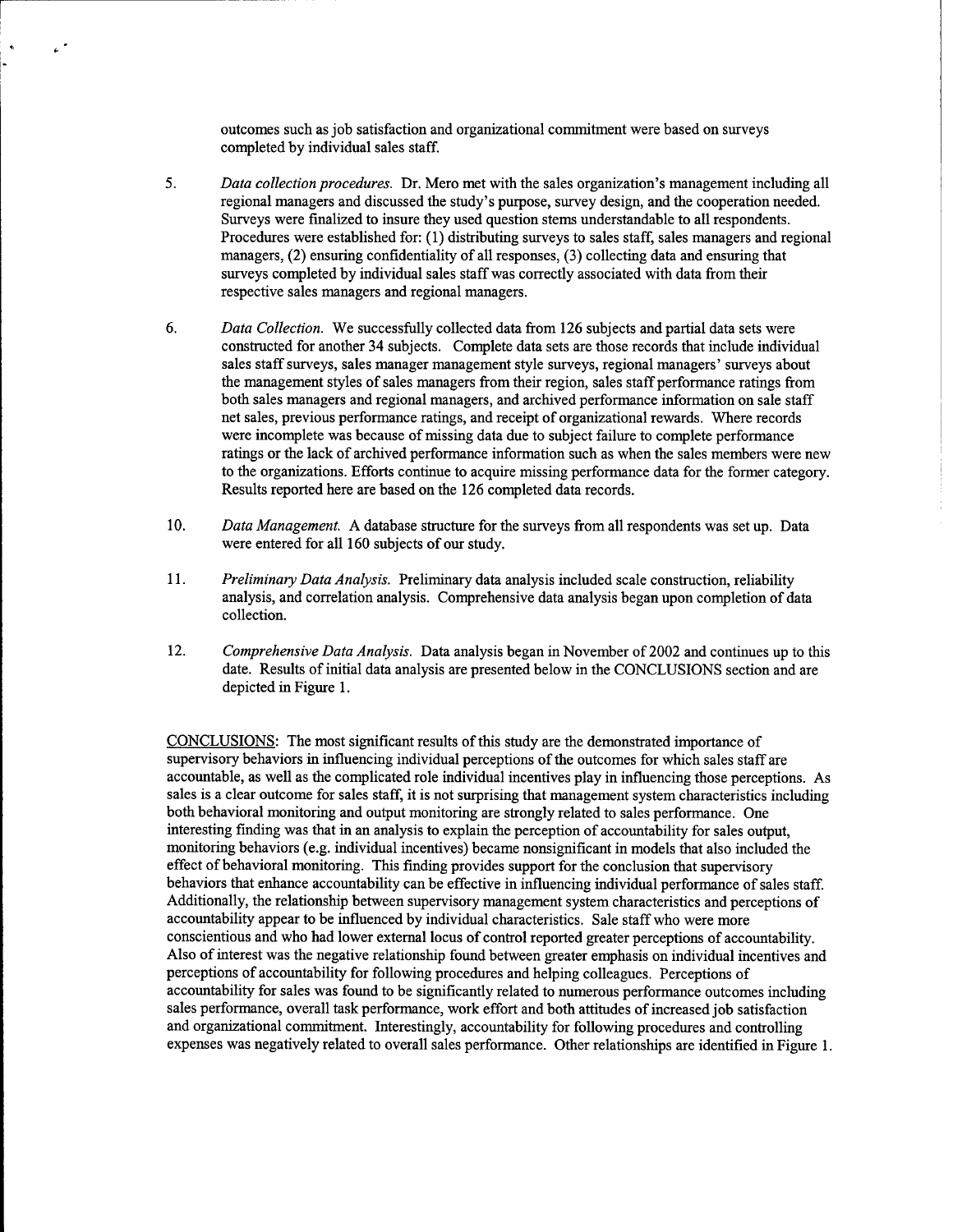SIGNIFICANCE: The changing organizational structures found in the Navy as well as other organizations has led to diffused accountabilities – accountability to multiple constituencies (commanders, team members, members of the public etc.) and for diverse outcomes (e.g. quantity and quality of recruits). *Sailor 21* identified the need for an increased basic science foundation on incentive systems for individuals and teams and their influence on productivity (pp. 16). While existing basic research has been conducted in the separate areas relevant to agency, pay-for-performance, accountability, teams, and so forth, there is little research integrating these research streams in a framework useful for addressing issues relevant to the challenges of ONRC. Our research addresses a number of issues identified in *Sailor 21*. First, this is one of the first studies that we are aware of which tested basic theories of accountability in a field setting. This adds to the relevance of the research and provides important insight into the effectiveness of different accountability mechanisms on individual perceptions about what is organizationally important. These results suggest that individual perception about what is important may significantly be a function of specific supervisory behaviors. When supervisor monitoring of performance allowed them to be aware of the performance, associate the outcome to an individual and required employees to explain processes used to achieve important organizational outcomes, that performance was higher. This is especially relevant for the Navy in the study was conducted in an organization where individuals also performed the bulk of their duties geographically separated from the supervisor. These results also suggest that while incentives can play an important role in communicating important organizational outcomes, that influence may be less significant than other specific supervisory behaviors in influencing perceived accountability. It also suggests that care should be taken in developing management programs where there is an increasingly heavy emphasis on individual incentives. In this study, individuals in units where supervisors emphasized individual incentives reported less perceived accountability for following procedures and helping colleagues. This finding is consistent with other research that suggests that individual incentives can negatively affect group cohesion and commitment to group goals.

Specific to the challenges faced by ONRC, our findings are consistent with conclusions suggested by recruiting supervisors in our discussions. It highlights the importance of supervisors such as the RinCs (Recruiter in Charge) and Zone supervisors in requiring subordinate recruiters to explain performance outcomes in terms of the process they used to achieve those outcomes and to develop tasks and goals that lead to outcomes that can be seen as a function of the specific behavior of individual and groups. In addition, the Navy could continue to review characteristics of sailors that would make them more suitable to the nature of performance demanded of recruiters. Recruiters higher in conscientiousness and who place greater importance on evaluations from others may perform better.

## MANUSCRIPTS UNDER PREPARATION:

 $\ddot{\phantom{1}}$ 

As we are still in the process of implementing the research design, no results are available for dissemination at this time. Upon completion of the study, we plan to disseminate the results in the following outlets:

- 1. A manuscript summarizing presenting the literature review will be submitted to *The Academy of Management Review or Journal of Management.*
- $2.$ A manuscript summarizing the results of the field study will be prepared and submitted to the *Academy ofManagement Journal or Journal ofApplied Psychology.*